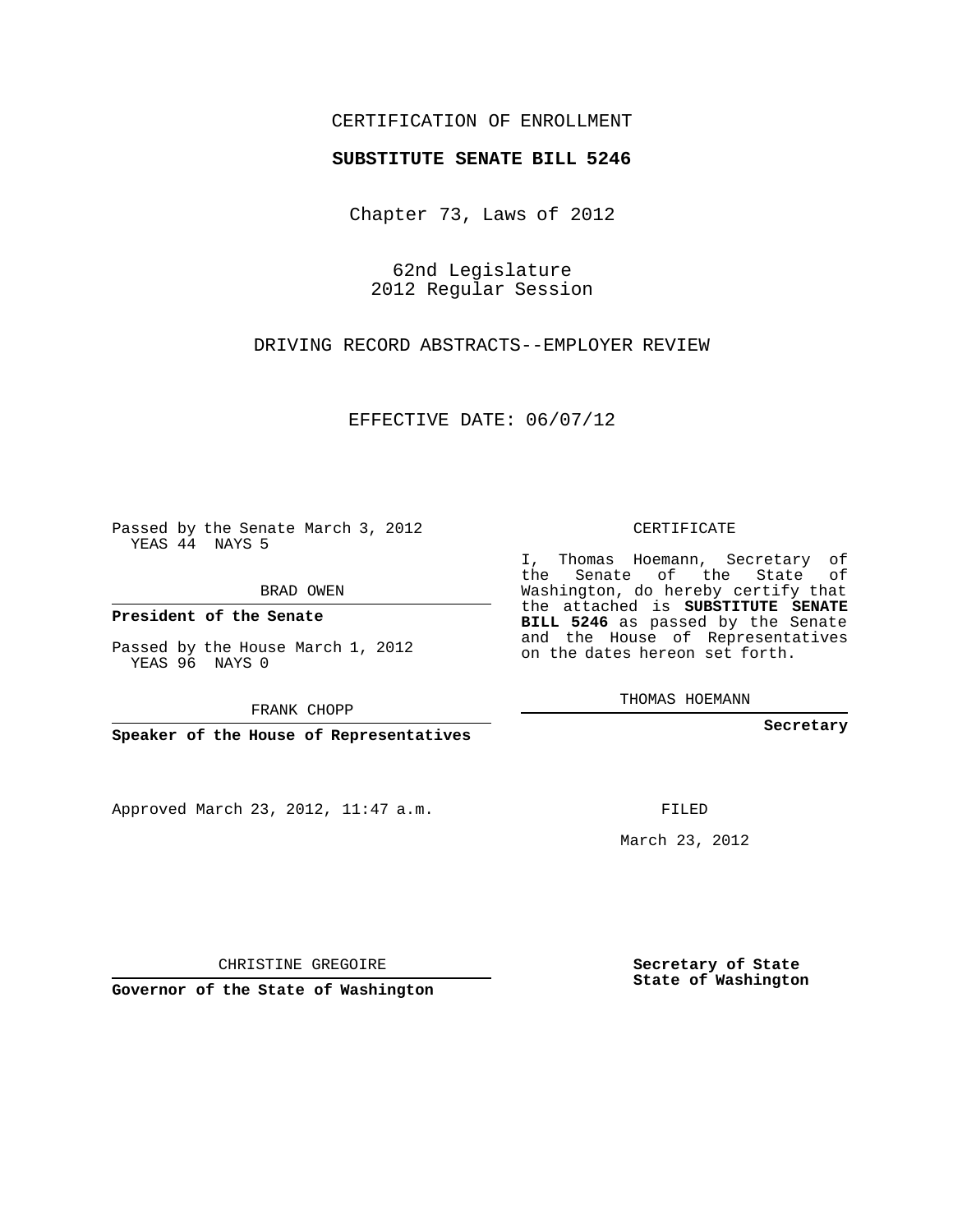## **SUBSTITUTE SENATE BILL 5246** \_\_\_\_\_\_\_\_\_\_\_\_\_\_\_\_\_\_\_\_\_\_\_\_\_\_\_\_\_\_\_\_\_\_\_\_\_\_\_\_\_\_\_\_\_

\_\_\_\_\_\_\_\_\_\_\_\_\_\_\_\_\_\_\_\_\_\_\_\_\_\_\_\_\_\_\_\_\_\_\_\_\_\_\_\_\_\_\_\_\_

AS AMENDED BY THE HOUSE

Passed Legislature - 2012 Regular Session

## **State of Washington 62nd Legislature 2012 Regular Session**

**By** Senate Transportation (originally sponsored by Senators Chase, Harper, White, and Nelson)

READ FIRST TIME 02/25/11.

1 AN ACT Relating to employer review of abstracts of driving records; and amending RCW 46.52.130.

BE IT ENACTED BY THE LEGISLATURE OF THE STATE OF WASHINGTON:

 **Sec. 1.** RCW 46.52.130 and 2010 c 253 s 1 are each amended to read as follows:

 Upon a proper request, the department may furnish an abstract of a person's driving record as permitted under this section.

 (1) **Contents of abstract of driving record.** An abstract of a person's driving record, whenever possible, must include:

 (a) An enumeration of motor vehicle accidents in which the person was driving, including:

(i) The total number of vehicles involved;

(ii) Whether the vehicles were legally parked or moving;

 (iii) Whether the vehicles were occupied at the time of the accident; and

(iv) Whether the accident resulted in a fatality;

 (b) Any reported convictions, forfeitures of bail, or findings that an infraction was committed based upon a violation of any motor vehicle law;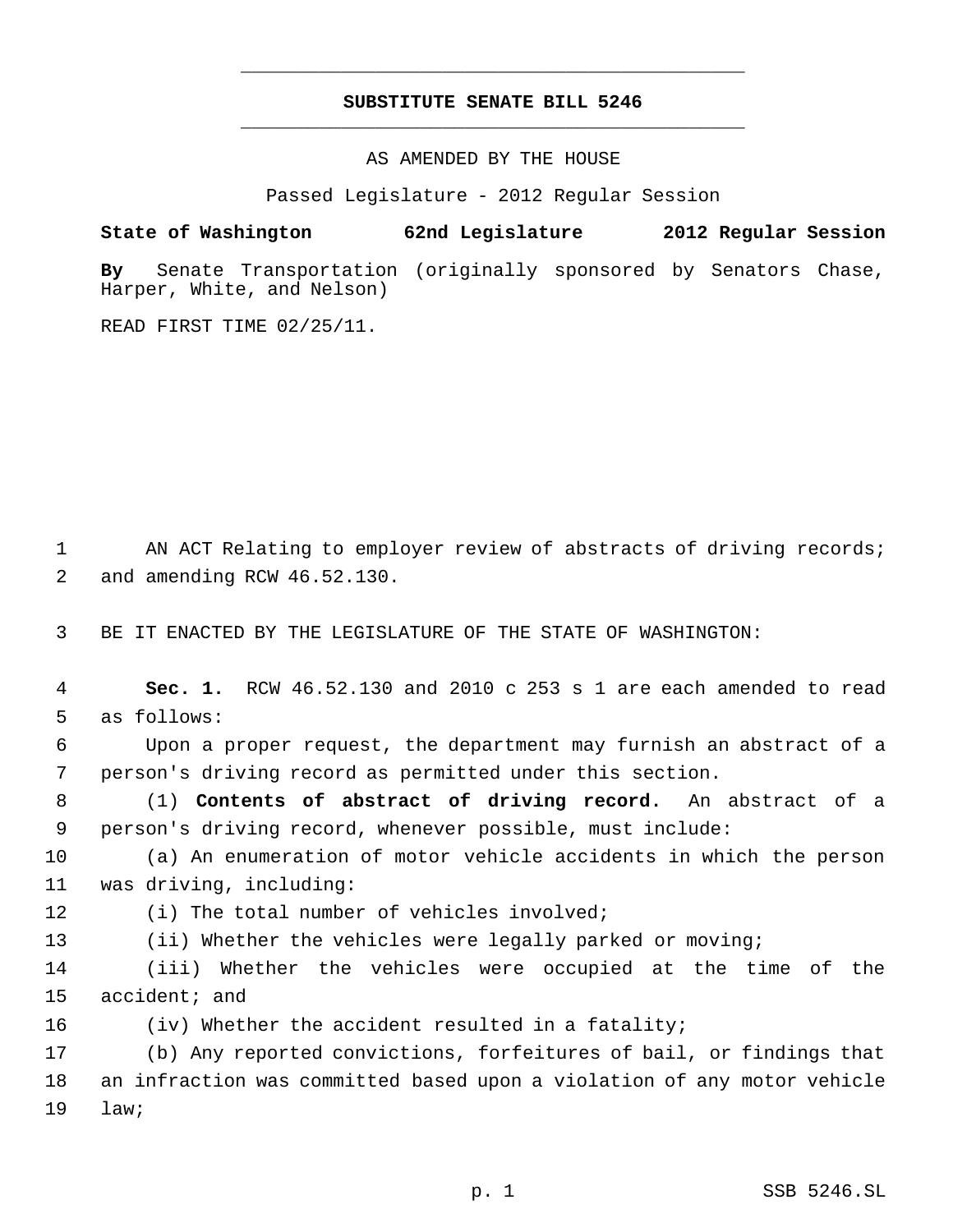(c) The status of the person's driving privilege in this state; and

 (d) Any reports of failure to appear in response to a traffic citation or failure to respond to a notice of infraction served upon the named individual by an arresting officer.

 (2) **Release of abstract of driving record.** An abstract of a person's driving record may be furnished to the following persons or entities:

 (a) **Named individuals.** (i) An abstract of the full driving record maintained by the department may be furnished to the individual named in the abstract.

 (ii) Nothing in this section prevents a court from providing a copy of the driver's abstract to the individual named in the abstract, provided that the named individual has a pending or open infraction or criminal case in that court. A pending case includes criminal cases that have not reached a disposition by plea, stipulation, trial, or amended charge. An open infraction or criminal case includes cases on probation, payment agreement or subject to, or in collections. Courts may charge a reasonable fee for the production and copying of the abstract for the individual.

 (b) **Employers or prospective employers.** (i)(A) An abstract of the full driving record maintained by the department may be furnished to an employer or prospective employer or an agent acting on behalf of an employer or prospective employer of the named individual for purposes related to driving by the individual as a condition of employment or otherwise at the direction of the employer.

 (( $(i+i)$ )) (B) Release of an abstract of the driving record of an employee or prospective employee requires a statement signed by:  $((+A))$   $(1)$  The employee or prospective employee that authorizes the 29 release of the record; and  $((+B))$  (II) the employer attesting that the information is necessary for employment purposes related to driving by the individual as a condition of employment or otherwise at the direction of the employer. If the employer or prospective employer authorizes an agent to obtain this information on their behalf, this must be noted in the statement.

35  $((\overrightarrow{\text{init}}))$  (C) Upon request of the person named in the abstract provided under this subsection, and upon that same person furnishing copies of court records ruling that the person was not at fault in a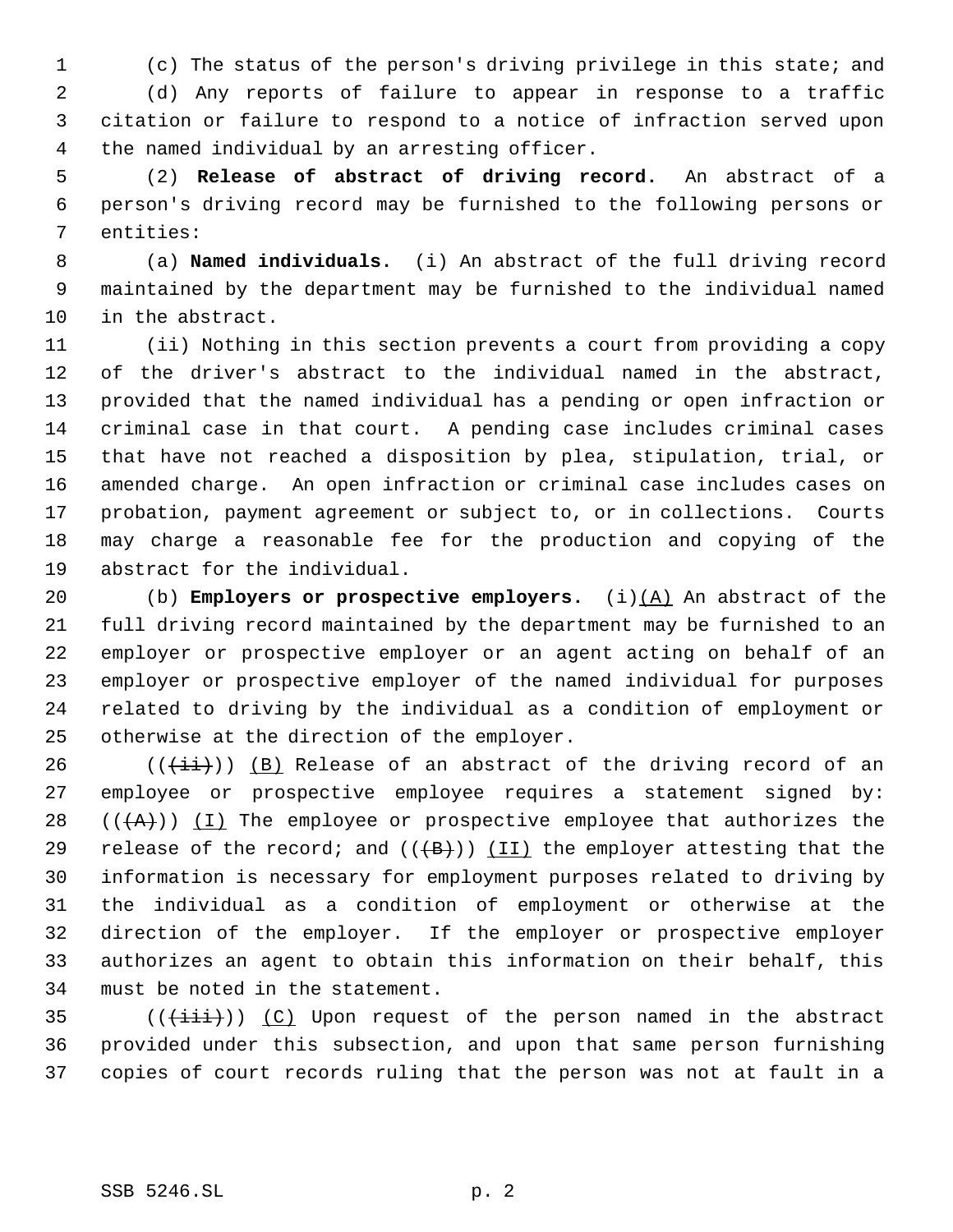motor vehicle accident, the department must indicate on any abstract provided under this subsection that the person was not at fault in the motor vehicle accident.

 (ii) In addition to the methods described in (b)(i) of this 5 subsection, the director may enter into a contractual agreement with an employer or its agent for the purpose of reviewing the driving records 7 of existing employees for changes to the record during specified 8 periods of time. The department shall establish a fee for this 9 service, which must be deposited in the highway safety fund. The fee for this service must be set at a level that will not result in a net 11 revenue loss to the state. Any information provided under this 12 subsection must be treated in the same manner and is subject to the 13 same restrictions as driving record abstracts.

 (c) **Volunteer organizations.** (i) An abstract of the full driving record maintained by the department may be furnished to a volunteer organization or an agent for a volunteer organization for which the named individual has submitted an application for a position that would require driving by the individual at the direction of the volunteer organization.

 (ii) Release of an abstract of the driving record of a prospective volunteer requires a statement signed by: (A) The prospective volunteer that authorizes the release of the record; and (B) the volunteer organization attesting that the information is necessary for purposes related to driving by the individual at the direction of the volunteer organization. If the volunteer organization authorizes an agent to obtain this information on their behalf, this must be noted in the statement.

 (d) **Transit authorities.** An abstract of the full driving record maintained by the department may be furnished to an employee or agent of a transit authority checking prospective volunteer vanpool drivers for insurance and risk management needs.

 (e) **Insurance carriers.** (i) An abstract of the driving record maintained by the department covering the period of not more than the last three years may be furnished to an insurance company or its agent:

 (A) That has motor vehicle or life insurance in effect covering the named individual;

(B) To which the named individual has applied; or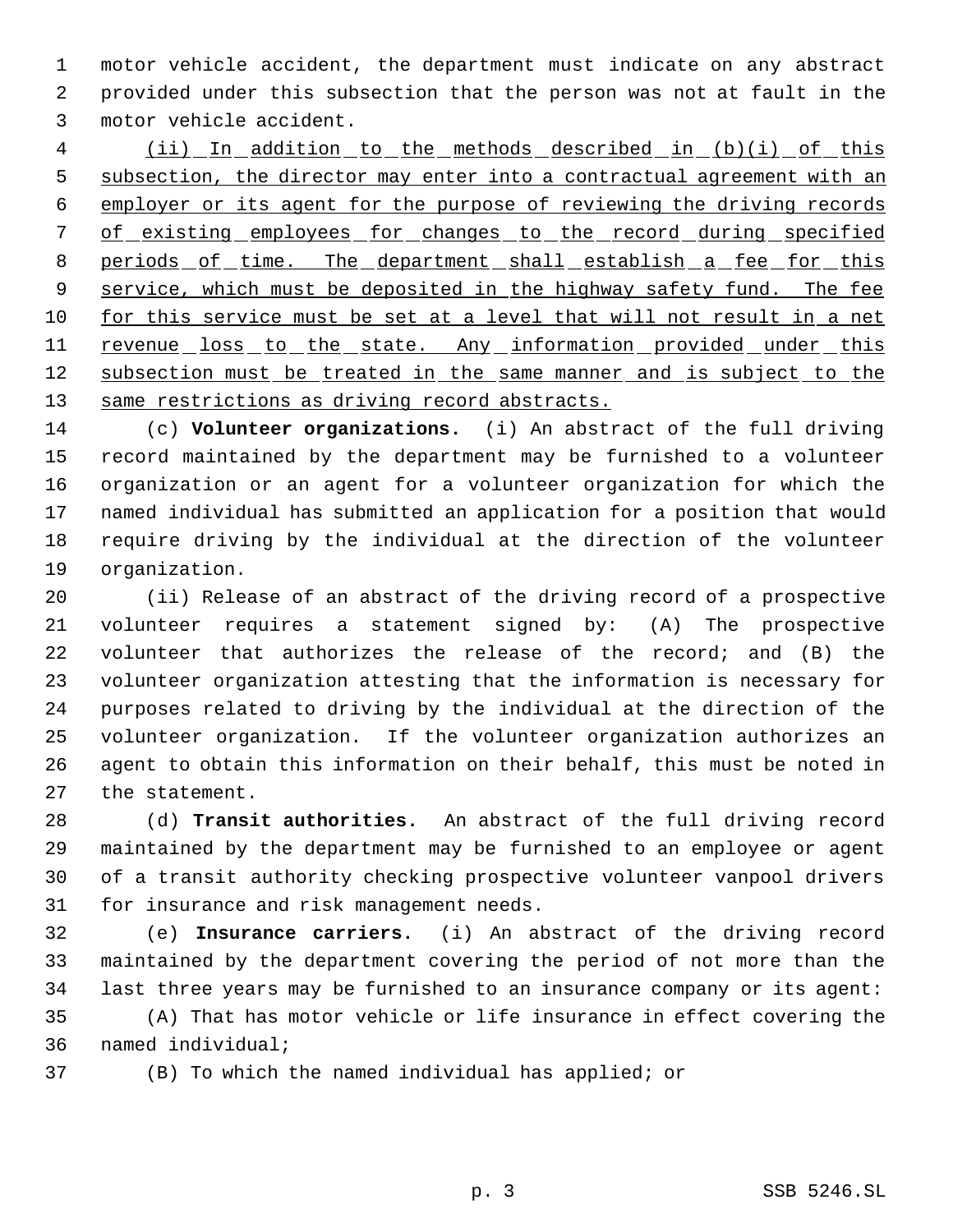(C) That has insurance in effect covering the employer or a prospective employer of the named individual.

(ii) The abstract provided to the insurance company must:

 (A) Not contain any information related to actions committed by law enforcement officers or firefighters, as both terms are defined in RCW 41.26.030, or by Washington state patrol officers, while driving official vehicles in the performance of their occupational duty. This does not apply to any situation where the vehicle was used in the commission of a misdemeanor or felony;

 (B) Include convictions under RCW 46.61.5249 and 46.61.525, except that the abstract must report the convictions only as negligent driving without reference to whether they are for first or second degree negligent driving; and

 (C) Exclude any deferred prosecution under RCW 10.05.060, except that if a person is removed from a deferred prosecution under RCW 10.05.090, the abstract must show the deferred prosecution as well as the removal.

 (iii) Any policy of insurance may not be canceled, nonrenewed, denied, or have the rate increased on the basis of information regarding an accident included in the abstract of a driving record, unless the policyholder was determined to be at fault.

 (iv) Any insurance company or its agent, for underwriting purposes relating to the operation of commercial motor vehicles, may not use any information contained in the abstract relative to any person's operation of motor vehicles while not engaged in such employment. Any insurance company or its agent, for underwriting purposes relating to the operation of noncommercial motor vehicles, may not use any information contained in the abstract relative to any person's operation of commercial motor vehicles.

 (v) The director may enter into a contractual agreement with an insurance company or its agent for the limited purpose of reviewing the driving records of existing policyholders for changes to the record during specified periods of time. The department shall establish a fee for this service, which must be deposited in the highway safety fund. The fee for this service must be set at a level that will not result in a net revenue loss to the state. Any information provided under this subsection must be treated in the same manner and is subject to the same restrictions as driving record abstracts.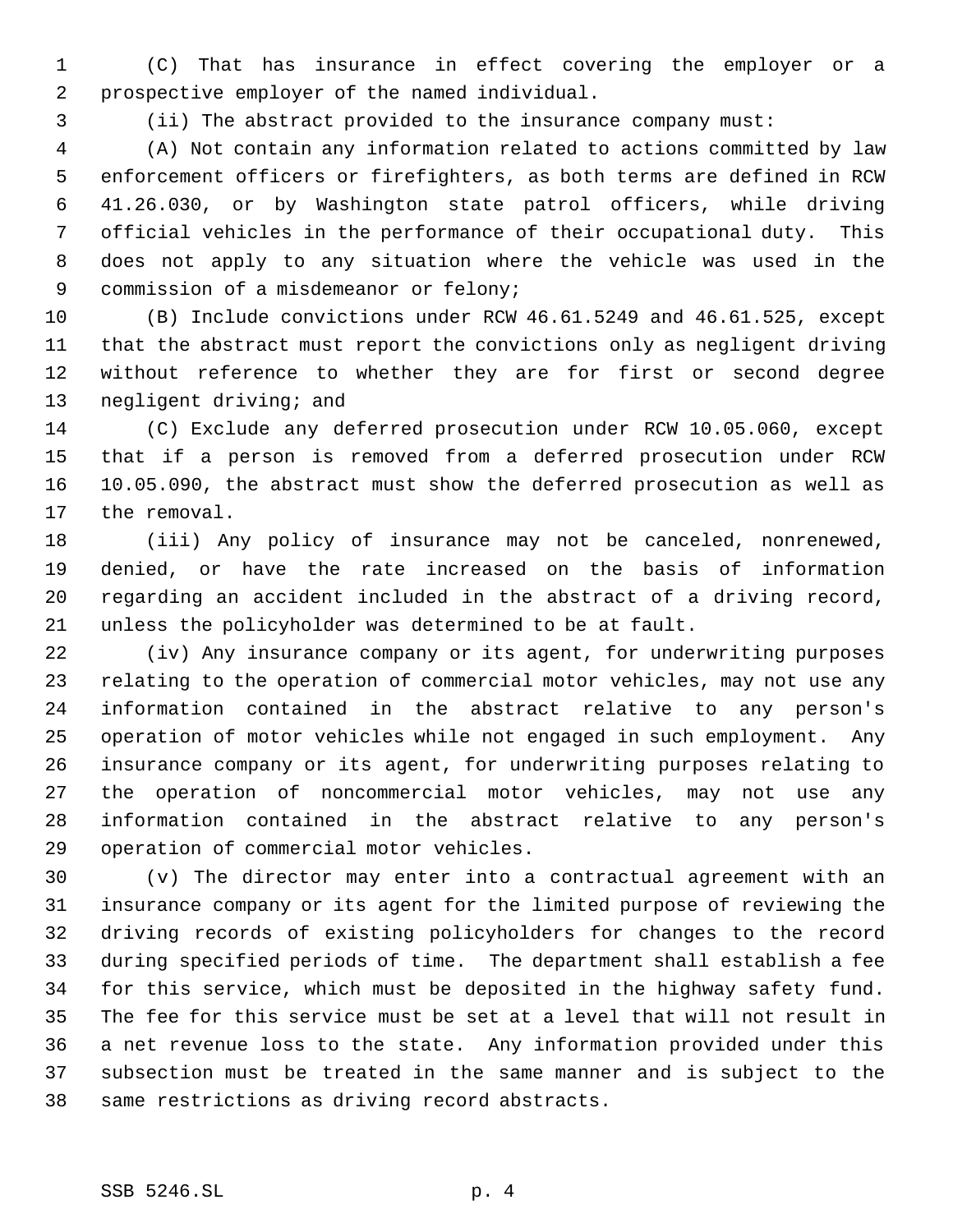(f) **Alcohol/drug assessment or treatment agencies.** An abstract of the driving record maintained by the department covering the period of not more than the last five years may be furnished to an alcohol/drug assessment or treatment agency approved by the department of social and health services to which the named individual has applied or been assigned for evaluation or treatment, for purposes of assisting employees in making a determination as to what level of treatment, if any, is appropriate, except that the abstract must:

 (i) Also include records of alcohol-related offenses, as defined in RCW 46.01.260(2), covering a period of not more than the last ten years; and

 (ii) Indicate whether an alcohol-related offense was originally charged as a violation of either RCW 46.61.502 or 46.61.504.

 (g) **City attorneys and county prosecuting attorneys.** An abstract of the full driving record maintained by the department, including whether a recorded violation is an alcohol-related offense, as defined in RCW 46.01.260(2), that was originally charged as a violation of either RCW 46.61.502 or 46.61.504, may be furnished to city attorneys or county prosecuting attorneys. City attorneys and county prosecuting attorneys may provide the driving record to alcohol/drug assessment or treatment agencies approved by the department of social and health services to which the named individual has applied or been assigned for evaluation or treatment.

 (h) **State colleges, universities, or agencies, or units of local government.** An abstract of the full driving record maintained by the department may be furnished to (i) state colleges, universities, or agencies for employment and risk management purposes or (ii) units of local government authorized to self-insure under RCW 48.62.031 for employment and risk management purposes.

 (i) **Superintendent of public instruction.** An abstract of the full driving record maintained by the department may be furnished to the superintendent of public instruction for review of public school bus driver records. The superintendent or superintendent's designee may discuss information on the driving record with an authorized representative of the employing school district for employment and risk management purposes.

 (3) **Release to third parties prohibited.** Any person or entity receiving an abstract of a person's driving record under subsection